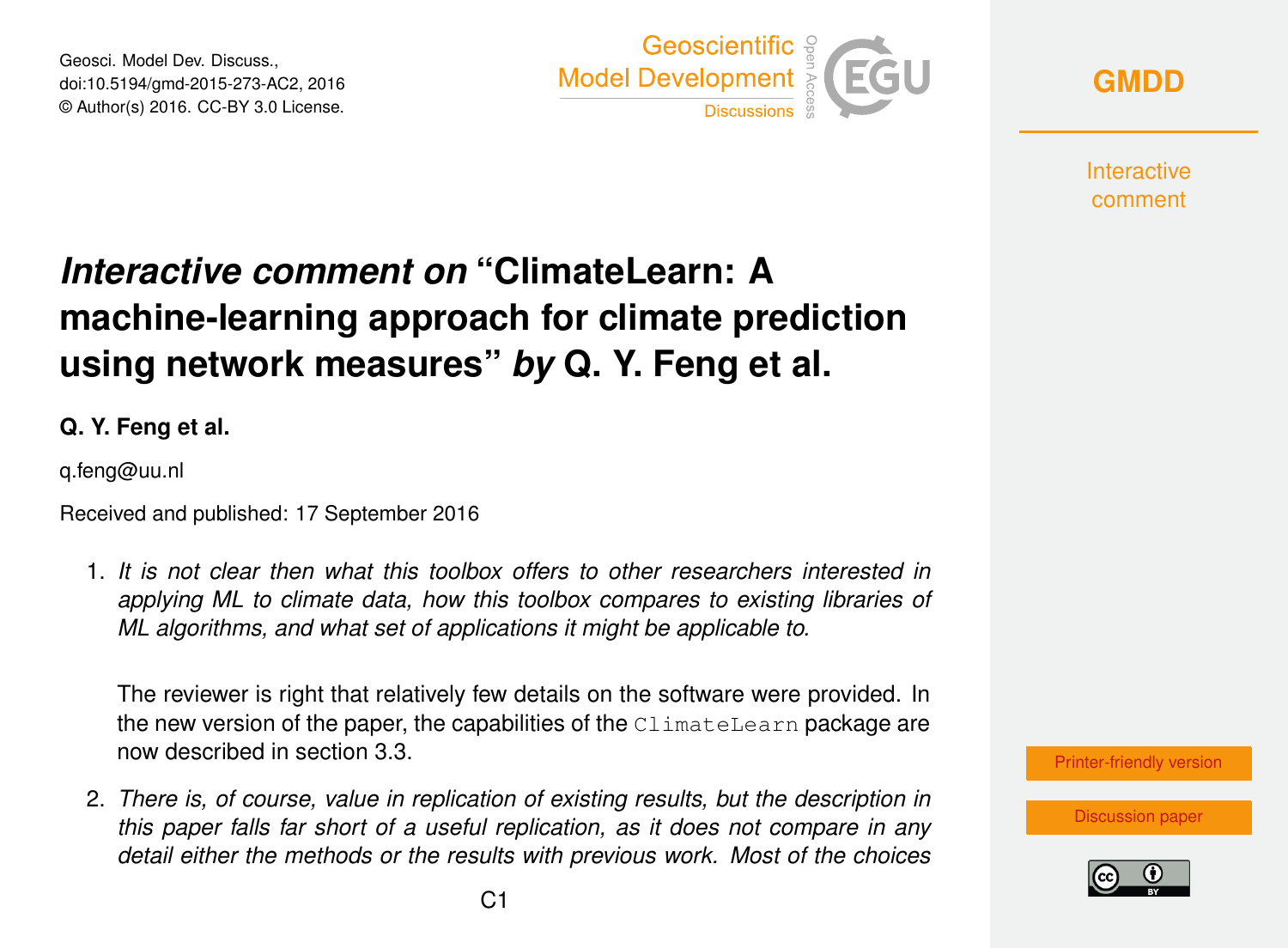*made in applying the techniques are presented with no rationale, and no analysis of the impact on the results. For example, why a 3*×*3 ANN in the first study and a 2*×*1 in the second? What difference do these choices make? Why a prediction lead time of 12 months (On this point, the paper says similar to Ludescher et al. What does similar mean? Is it an exact replication, and if not, what changes were introduced and why?). How was the data filtering done, and how does it impact the results?*

The main purpose of replicating Ludescher et al. (2014) is to show that our toolbox can provide better predictions without subjective decisions like the choice of thresholds, which is the foundation of the predicting method provided by Ludescher et al. (2014). Therefore, we keep using the same dataset over the same period, the same prediction lead time  $\tau = 12$  months, and the same chronological way of presenting results as in Ludescher et al. (2014). Please note, we only replicated Ludescher et al. (2014) in section 4.1 for forecasting the occurrence of El Niño events, which has 9 attributes for the ANN, while in section 4.2 we focus on forecasting the development of NINO3.4 index based on Feng and Dijkstra (2016), which only has 3 attributes for the ANN. This is the reason that we have different configurations of ANNs for these two studies. The result in Fig. 3a is without filtering and by eliminating the isolated and transient events, and batching the adjacent events together, we obtained the filtered result in Fig. 3b. As will be better explained in the revised paper, the filtering is an important part of the method, crucial for the classification task.

3. *The paper places way too much emphasis on the algorithms and the training procedure, as if these alone were responsible for useful results, and largely neglects the role of prior knowledge in pre-processing the data, selecting candidate variables to include in the models, and expert interpretation of the results. The role of domain expertise is hinted at throughout the description of*

## **[GMDD](http://www.geosci-model-dev-discuss.net/)**

**Interactive** comment

[Printer-friendly version](http://www.geosci-model-dev-discuss.net/gmd-2015-273/gmd-2015-273-AC2-print.pdf)

[Discussion paper](http://www.geosci-model-dev-discuss.net/gmd-2015-273)